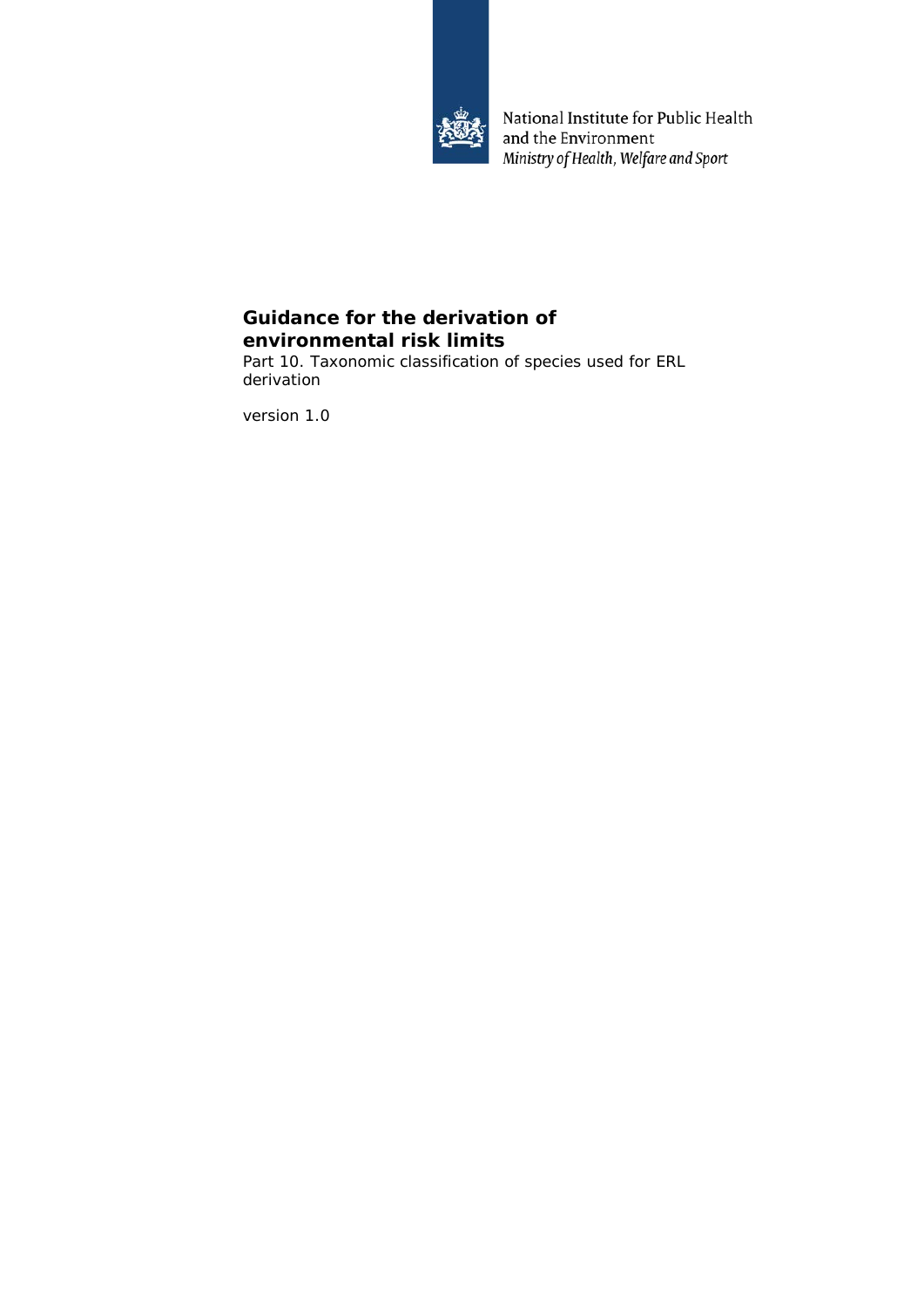Colophon

© RIVM 2015 Parts of this publication may be reproduced, provided acknowledgement is given to: National Institute for Public Health and the Environment, along with the title and year of publication.

Contact: [Helpdesk Risico's van Stoffen](https://rvs.rivm.nl/helpdesk/helpdesk-risicos-van-stoffen)

This investigation has been performed by order and for the account of Ministry of Infrastructure and the Environment, within the framework of the project 'Nationaal stoffenbeleid ZZS'.

This is a publication of: **National Institute for Public Health and the Environment** P.O. Box 1 | 3720 BA Bilthoven The Netherlands www.rivm.nl/en

Page 2 of 17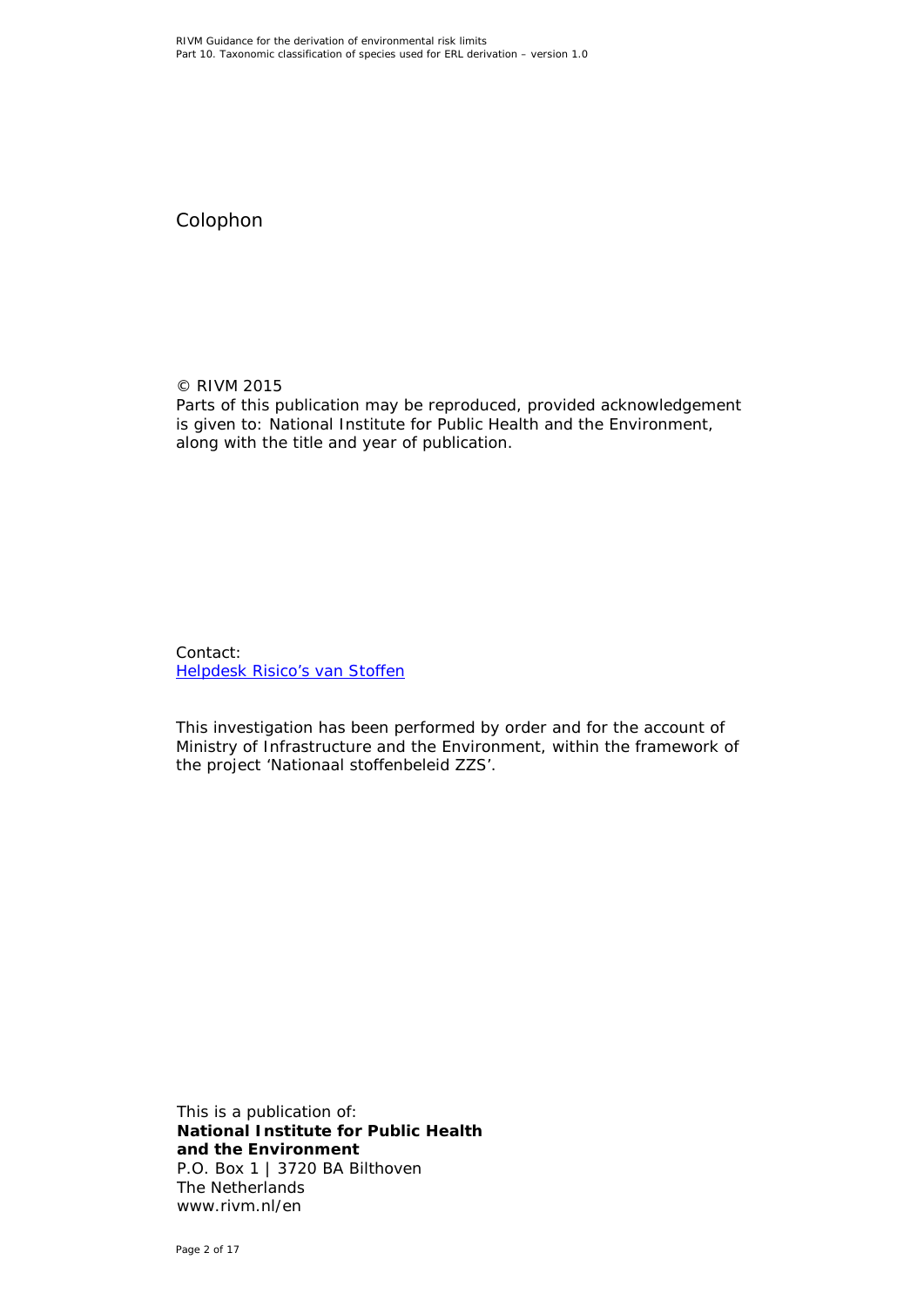# **Contents**

**1 [Taxonomic division of species used in ecotoxicity tests](#page-4-0) 5**

| 2 | <b>Trophic levels</b> | 11 |
|---|-----------------------|----|
|   |                       |    |

- 2.1 [Aquatic ecosystem](#page-10-1) 11
- 2.2 [Terrestrial ecosystem](#page-11-0) 12

**[References](#page-14-0) 15**

**[Appendix 1. Abbreviations](#page-14-1) 17**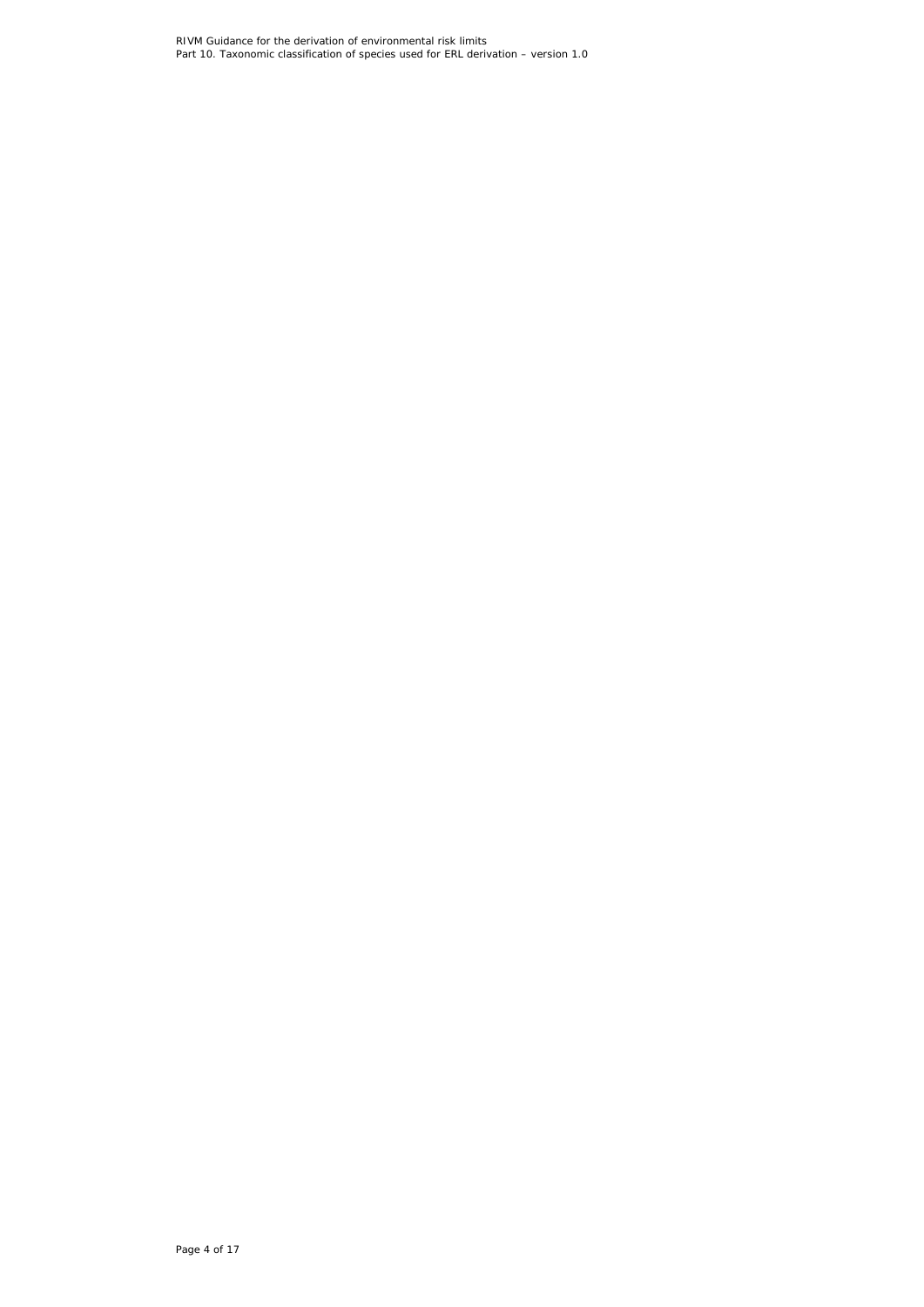## 1 Taxonomic division of species used in ecotoxicity tests

<span id="page-4-0"></span>One of the prerequisites for deriving risk limits is that sensitive species groups are included in the dataset. Knowledge about the taxonomic position is important to understand and evaluate similarities and differences in sensitivities, and is indispensable to decide on assessment factors and whether or not a species sensitivity distribution can be constructed. Therefore, results of ecotoxicity tests are clustered in taxonomic groups according to the guidance presented here.

Since taxonomy of species is a field of discipline which is in continuous development and various classification systems exist within biology, we do not aim for completeness here. We have followed the taxonomy as outlined in Lawrence [\[1\]](#page-14-2). Listed in the rightmost column are the taxon names that are used to group species within the framework of environmental risk limit derivation in the Netherlands. Two tables are presented on the following pages that show a further division of the presented phyla and the taxonomic groups discerned for use within Dutch framework. The taxonomic classification outlined in this section is in accordance with REACH guidance.

Table 1 shows the major taxonomic division in kingdoms and phyla for those organisms regularly encountered in ecotoxicological tests.

Table 2 shows a more detailed taxonomic classification for those taxa that are further subdivided for purposes of ERL derivation. Listed in the rightmost column are the taxon names that are used to group species within the framework of standard setting.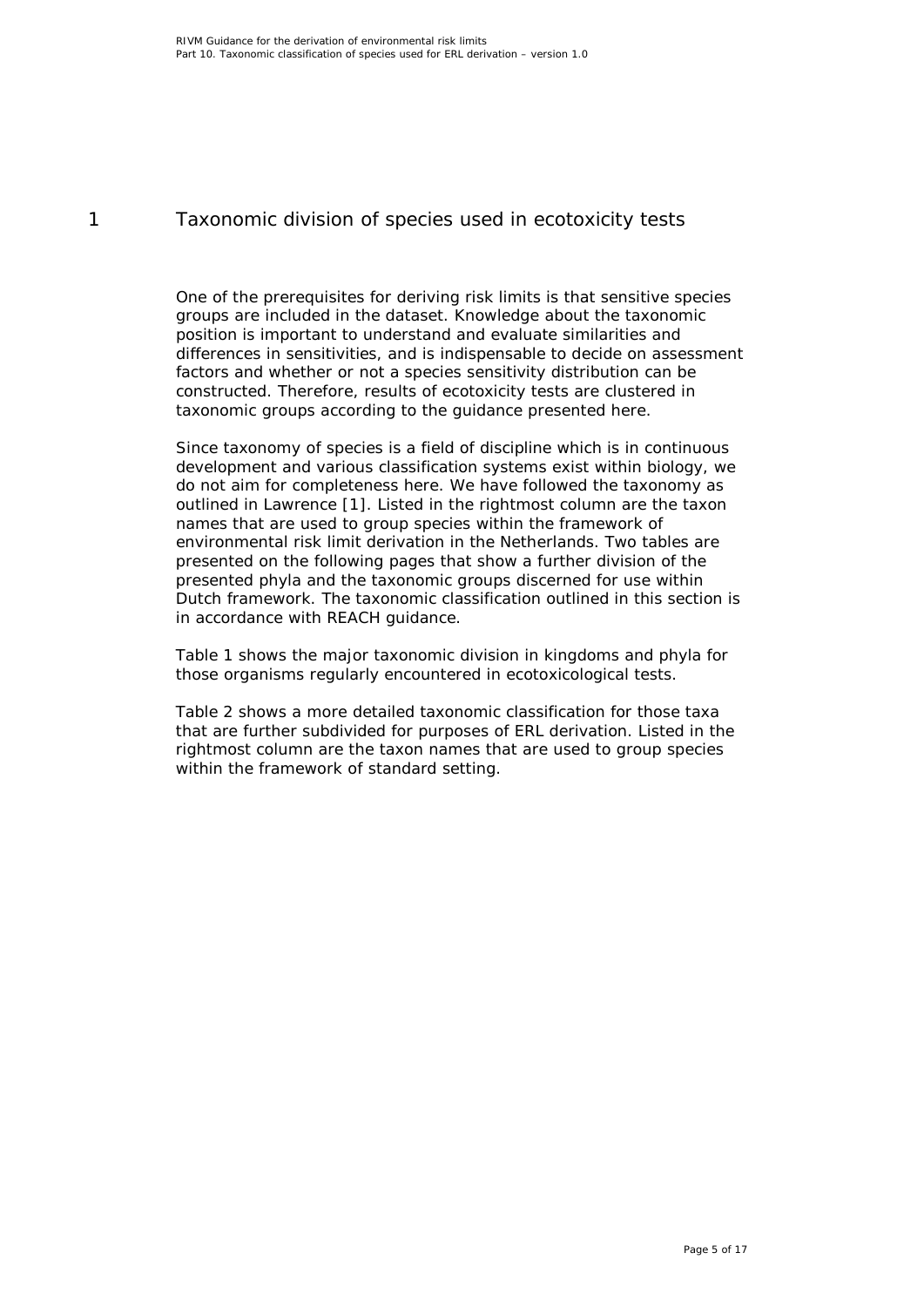| <b>REGNUM</b>  | Common<br>name | PHYLUM/DIVISION         | Common name      | Taxon name<br><b>NL</b> framework |
|----------------|----------------|-------------------------|------------------|-----------------------------------|
| <b>MONERA</b>  | Prokaryotes    |                         |                  |                                   |
|                |                | <b>GRACILICUTES</b>     |                  | see Table 2                       |
|                |                | (EUBACTERIA)            |                  |                                   |
|                |                | <b>MENDOSICUTES</b>     |                  | see Table 2                       |
|                |                | (ARCHAEBACTERIA)        |                  |                                   |
| PROTISTA       | Protists       |                         |                  |                                   |
|                |                | <b>EUGLENOPHYTA</b>     | Euglenoids       | Algae                             |
|                |                | <b>HETEROKONTOPHYTA</b> |                  | Algae                             |
|                |                |                         |                  |                                   |
|                |                | CHLOROPHYTA             | green algae      | Algae                             |
|                |                | <b>MASTIGOPHORA</b>     | Flagellates      | Protozoa                          |
|                |                | SARCODINA (AMOEBAE)     | Amoebas          | Protozoa                          |
|                |                | <b>CILIOPHORA</b>       | Ciliates         | Protozoa                          |
| PLANTAE        | Plants         |                         |                  |                                   |
|                |                | <b>НЕРАТОРНҮТА</b>      | Liverworts       |                                   |
|                |                | ANTHOCEROPHYTA          | Hornworts        |                                   |
|                |                | <b>BRYOPHYTA</b>        | Mosses           | Bryophyta                         |
|                |                | <b>ANTOPHYTA</b>        | flowering plants | Macrophyta                        |
|                |                | (MAGNOLIOPHYTA)         |                  |                                   |
| <b>MYCETAE</b> | Fungi          |                         |                  |                                   |
|                |                | ZYGOMYCOTA              |                  | Fungi                             |
|                |                | ASCOMYCOTA              |                  | Fungi                             |
|                |                | BASIDIOMYCOTA           |                  | Fungi                             |
|                |                | DEUTEROMYCOTA           |                  | Fungi                             |
| ANIMALIA       | Animals        |                         |                  |                                   |
|                |                | <b>PORIFERA</b>         | Sponges          | Porifera                          |
|                |                | CNIDARIA                | corals, sea      | Cnidaria                          |
|                |                | (COELENTERATA)          | anemones         |                                   |
|                |                | <b>CTENOPHORA</b>       |                  | Ctenophora                        |
|                |                | (COELENTERATA)          |                  |                                   |
|                |                | PLATYHELMINTES          | Flatworms        | Platyhelminthes                   |
|                |                | <b>GASTROTRICHA</b>     |                  | Gastrotricha                      |
|                |                | <b>ROTIFERA</b>         | Rotifers (wheel  | Rotifera                          |
|                |                |                         | animals)         |                                   |
|                |                | <b>NEMATODA</b>         | nematodes.       | Nematoda                          |
|                |                |                         | roundworms       |                                   |
|                |                | <b>MOLLUSCA</b>         | Molluscs         | Mollusca                          |
|                |                | ANNELIDA                | ringed worms     | Annelida                          |
|                |                | ARTHROPODA              | Arthropods       | see Table 2                       |
|                |                | <b>ECHINODERMATA</b>    | Echinoderms      | Echinodermata                     |
|                |                | <b>HEMICHORDATA</b>     |                  | Hemichordata                      |
|                |                | CHORDATA                | vertebrates      | see Table 2                       |

#### *Table 1 Taxonomic position of test organisms I: kingdoms and phyla and classification within the Dutch framework of ERL derivation.*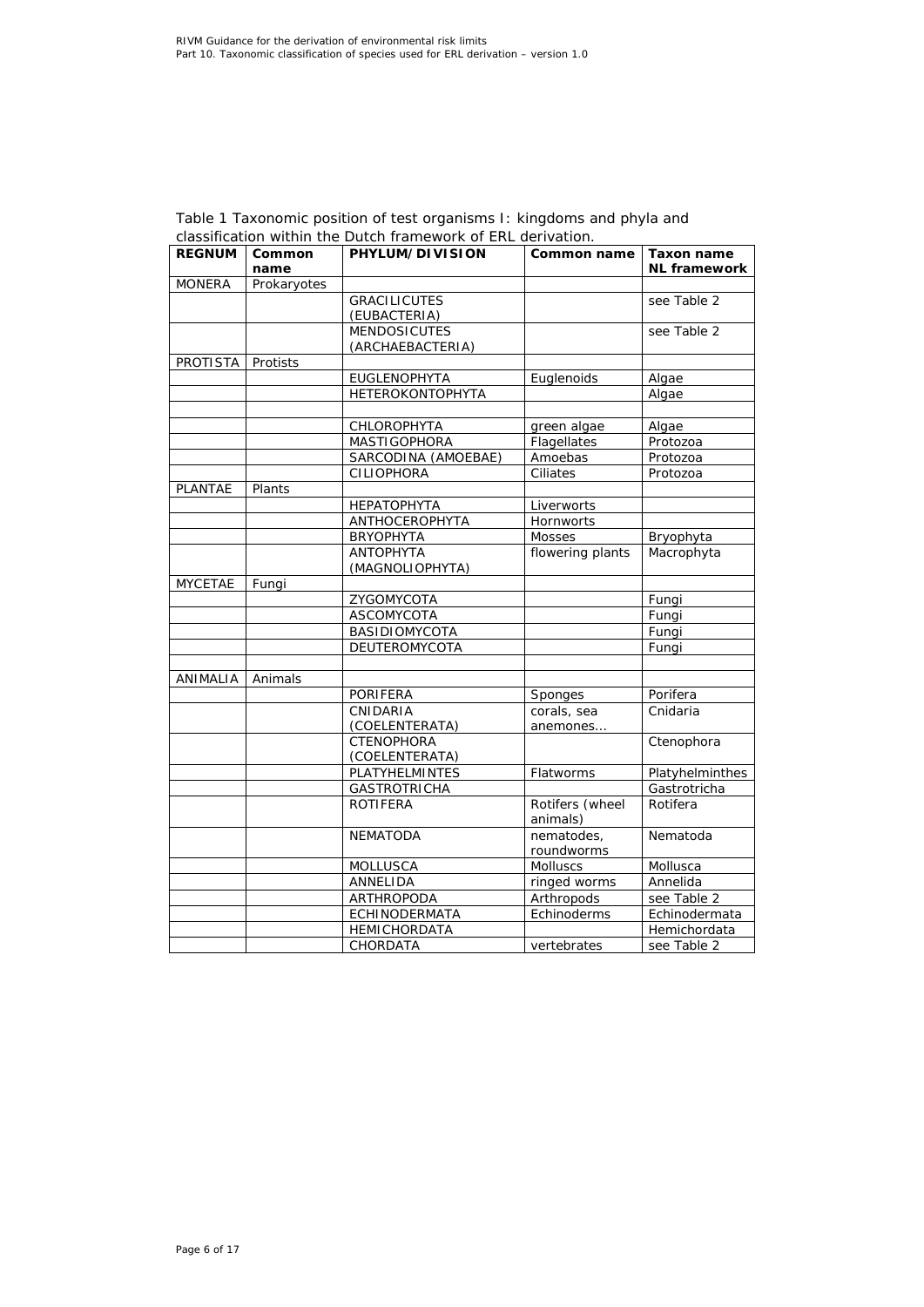| <b>REGNUM PHYLUM</b> |                                            | common<br>name      | subphylum          | super class class |                                 | common<br>name |  | name | subclass order common Taxon name<br><b>NL</b> framework |
|----------------------|--------------------------------------------|---------------------|--------------------|-------------------|---------------------------------|----------------|--|------|---------------------------------------------------------|
| <b>MONERA</b>        |                                            |                     |                    |                   |                                 |                |  |      |                                                         |
|                      | <b>EUBACTERIA</b>                          |                     |                    |                   |                                 |                |  |      |                                                         |
|                      |                                            |                     |                    |                   | Scotophobia                     |                |  |      | Bacteria                                                |
|                      |                                            |                     |                    |                   | Oxyophotobacteria cyanobacteria |                |  |      | Cyanobacteria                                           |
|                      | ARCHAEBACTERIA                             |                     |                    |                   |                                 |                |  |      | Archaebacteria                                          |
|                      |                                            |                     |                    |                   |                                 |                |  |      |                                                         |
| PROTISTA             |                                            |                     |                    |                   |                                 |                |  |      |                                                         |
|                      | <b>DINOFLAGELLATA</b>                      |                     |                    |                   |                                 |                |  |      | Algae                                                   |
|                      | <b>EUGLENOPHYTA</b>                        | euglenoids          |                    |                   |                                 |                |  |      | Algae                                                   |
|                      | HETEROKONTOPHYTA                           |                     |                    |                   |                                 |                |  |      |                                                         |
|                      |                                            |                     |                    |                   | Chrysophycae                    | golden algae   |  |      | Algae                                                   |
|                      |                                            |                     |                    |                   | Bacillariophycae                | diatoms        |  |      | Algae                                                   |
|                      | CHLOROPHYTA                                | green algae         |                    |                   |                                 |                |  |      | Algae                                                   |
|                      | <b>PROTOZOA</b>                            |                     |                    |                   |                                 |                |  |      |                                                         |
|                      |                                            |                     | Sarcomastighophora |                   |                                 |                |  |      |                                                         |
|                      |                                            |                     |                    | Mastigophora      |                                 | flagellates    |  |      | Protozoa                                                |
|                      |                                            |                     | Ciliophora         |                   |                                 | cilates        |  |      | Protozoa                                                |
|                      |                                            |                     | Sarcodina          |                   |                                 | amoebas        |  |      | Protozoa                                                |
|                      |                                            |                     |                    |                   |                                 |                |  |      |                                                         |
| PLANTAE              |                                            | macrophytes         |                    |                   |                                 |                |  |      |                                                         |
|                      | <b>НЕРАТОРНҮТА</b>                         | liverworts          |                    |                   |                                 |                |  |      |                                                         |
|                      | <b>ANTHOCEROPHYTA</b>                      | hornworts           |                    |                   |                                 |                |  |      |                                                         |
|                      | <b>BRYOPHYTA</b>                           | mosses              |                    |                   |                                 |                |  |      |                                                         |
|                      | ANTOPHYTA (MAGNOLIOPHYTA) flowering plants |                     |                    |                   |                                 |                |  |      |                                                         |
|                      |                                            |                     |                    |                   | Dicotelydones                   |                |  |      | Macrophyta                                              |
|                      |                                            |                     |                    |                   | Monocotyledones                 |                |  |      | Macrophyta                                              |
|                      |                                            |                     |                    |                   |                                 |                |  |      |                                                         |
| <b>MYCETAE</b>       |                                            | fungi               |                    |                   |                                 |                |  |      |                                                         |
|                      | ZYGOMYCOTA                                 |                     |                    |                   |                                 |                |  |      | Fungi                                                   |
|                      | <b>ASCOMYCOTA</b>                          | e.g. yeasts, moulds |                    |                   |                                 |                |  |      | Fungi                                                   |
|                      | <b>BASIDIOMYCOTA</b>                       |                     |                    |                   |                                 |                |  |      | Fungi                                                   |
|                      | <b>DEUTEROMYCOTA</b>                       | e.g. penicillum     |                    |                   |                                 |                |  |      | Fungi                                                   |
|                      | <b>МҮСОРНҮСОРНҮТА</b>                      | lichens             |                    |                   |                                 |                |  |      |                                                         |

*Table 2 Taxonomic position of test organisms II: from kingdom to order and classification within the Dutch framework of ERL derivation.*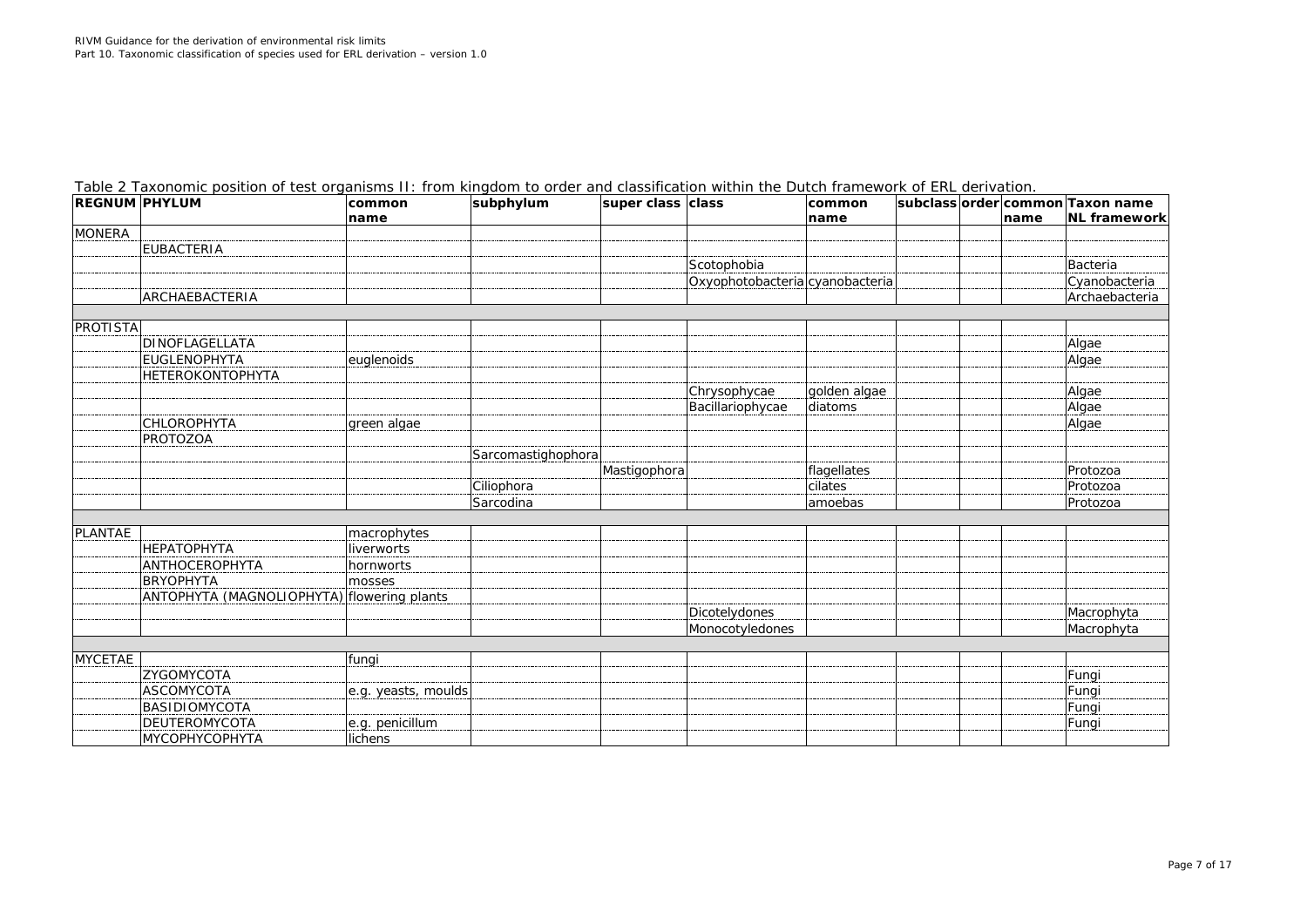| $18010 E$ (correct)<br><b>REGNUM PHYLUM</b> |                                     | common<br>name              | subphylum super | <b>class</b> | class                    | common<br>name                                 | subclass order common | Iname                                        | Taxon name<br><b>NL</b><br>framework |
|---------------------------------------------|-------------------------------------|-----------------------------|-----------------|--------------|--------------------------|------------------------------------------------|-----------------------|----------------------------------------------|--------------------------------------|
| <b>ANIMALIA</b>                             |                                     |                             |                 |              |                          |                                                |                       |                                              |                                      |
|                                             | PORIFERA                            | sponges                     |                 |              |                          |                                                |                       |                                              |                                      |
|                                             | CNIDARIA<br>(COELENTERATA)          |                             |                 |              |                          |                                                |                       |                                              |                                      |
|                                             |                                     |                             |                 |              | Anthozoa                 | corals and sea anemones                        |                       |                                              | Cnidaria                             |
|                                             |                                     |                             |                 |              | Hydrozoa                 | milliporine corals, hydroids,<br>siphonophores |                       |                                              | Cnidaria                             |
|                                             |                                     |                             |                 |              | Scyphozoa                | true jellyfishes                               |                       |                                              | Cnidaria                             |
|                                             | <b>CTENOPHORA</b><br>(COELERTERATA) |                             |                 |              |                          |                                                |                       |                                              |                                      |
|                                             |                                     |                             |                 |              | Tentacula                |                                                |                       |                                              | Ctenophora                           |
|                                             |                                     |                             |                 |              | Nuda                     |                                                |                       |                                              | Ctenophora                           |
|                                             | PLATYHELMINTHES                     | flatworms                   |                 |              |                          |                                                |                       |                                              |                                      |
|                                             |                                     |                             |                 |              | Turbellaria              |                                                |                       |                                              | Platyhelminthes                      |
|                                             | <b>GASTROTRICHA</b>                 |                             |                 |              |                          |                                                |                       |                                              | Gastrostricha                        |
|                                             | ROTIFERA                            | rotifers (wheel<br>animals) |                 |              |                          |                                                |                       |                                              | Rotifera                             |
|                                             | NEMATODA                            | nematodes,<br>roundworms    |                 |              |                          |                                                |                       |                                              | Nematoda                             |
|                                             | <b>MOLLUSCA</b>                     | molluscs                    |                 |              |                          |                                                |                       |                                              |                                      |
|                                             |                                     |                             |                 |              | Pelecypoda<br>(Bivalvia) | Clams etc.                                     |                       |                                              | Mollusca                             |
|                                             |                                     |                             |                 |              | Gastropoda               |                                                |                       |                                              | Mollusca                             |
|                                             |                                     |                             |                 |              |                          |                                                | Pulmonata             | whelks, land and water<br>snails, slugs etc. | Mollusca                             |
|                                             |                                     |                             |                 |              | Scaphopoda               | tusk shells                                    |                       |                                              | Mollusca                             |
|                                             |                                     |                             |                 |              | Cephalopoda              |                                                |                       |                                              | Mollusca                             |
|                                             | <b>ANNELIDA</b>                     | ringed worms                |                 |              |                          |                                                |                       |                                              |                                      |
|                                             |                                     |                             |                 |              | Oligochaeta              | e.g. earthworms,<br>enchytraeids               |                       |                                              | Annelida                             |
|                                             |                                     |                             |                 |              | Polychaeta               | e.g. ragworms, lugworms                        |                       |                                              | Annelida                             |
|                                             |                                     |                             |                 |              | Hirudinae                | leeches                                        |                       |                                              | Annelida                             |

*Table 2 (cont.)*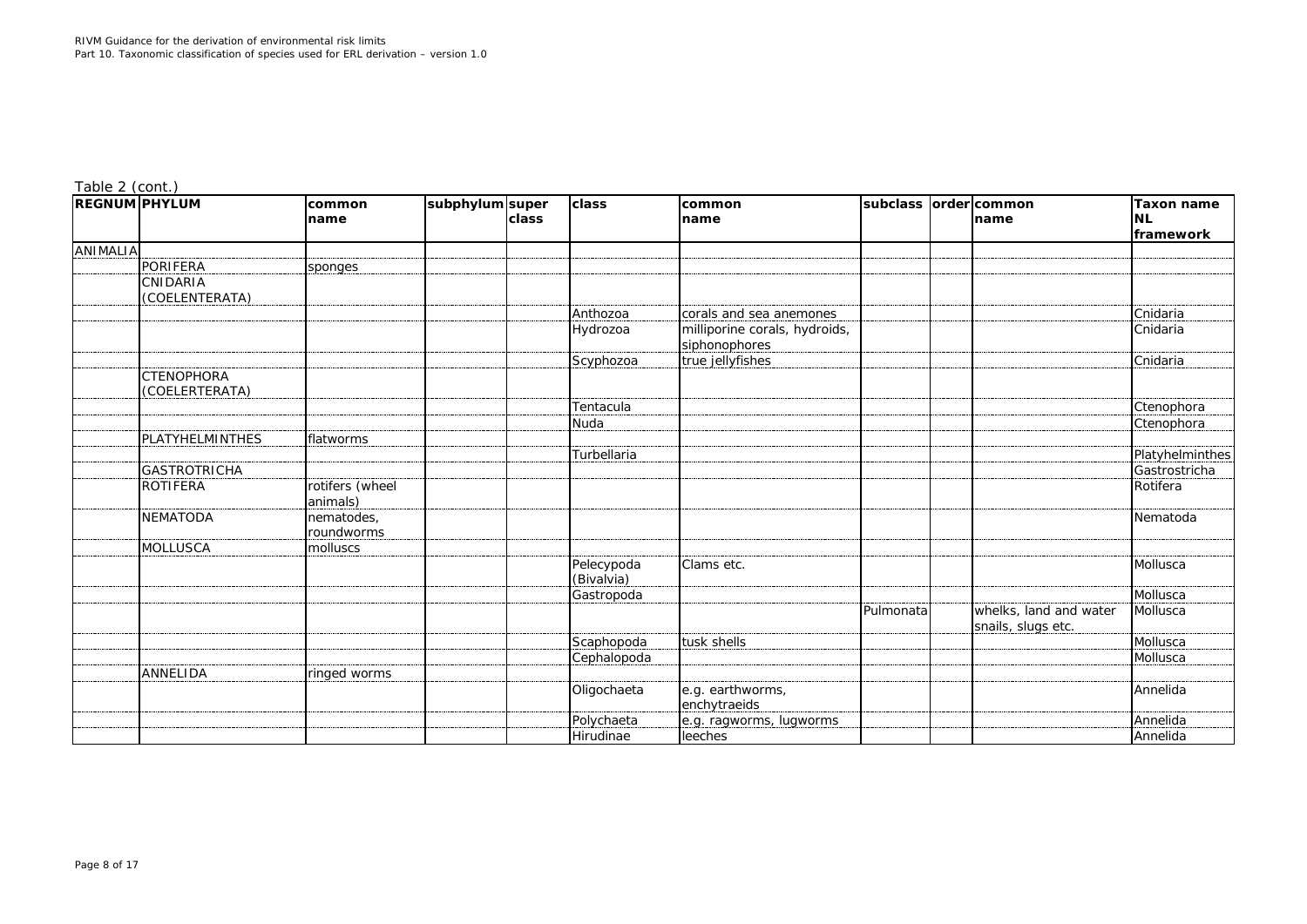| rable 1<br>2 (cont |
|--------------------|
|--------------------|

| <b>REGNUM PHYLUM</b> |               | common<br>name | subphylum    | super class class |                   | common<br>name                | subclass   | order                  | common<br>name                  | <b>Taxon name</b><br><b>NL</b><br>framework |
|----------------------|---------------|----------------|--------------|-------------------|-------------------|-------------------------------|------------|------------------------|---------------------------------|---------------------------------------------|
| ANIMALIA (cont.)     |               |                |              |                   |                   |                               |            |                        |                                 |                                             |
|                      | ARTHROPODA    | arthropods     |              |                   |                   |                               |            |                        |                                 |                                             |
|                      |               |                | Chelicerata  |                   | Arachnida         |                               |            |                        |                                 |                                             |
|                      |               |                |              |                   |                   |                               |            | Araneida               | spiders                         | Arachnida                                   |
|                      |               |                |              |                   |                   |                               |            | Acarina                | ticks and mites                 | Arachnida                                   |
|                      |               |                |              |                   | Pycnogonida       | sea spiders                   |            |                        |                                 | Pycnogonida                                 |
|                      |               |                | Crustacea    |                   |                   |                               |            |                        |                                 |                                             |
|                      |               |                |              |                   | Branchiopoda      | water fleas, etc.             |            |                        |                                 | Crustacea                                   |
|                      |               |                |              |                   | Ostracoda         | ostracods                     |            |                        |                                 | Crustacea                                   |
|                      |               |                |              |                   | Copepoda          | copepods                      |            |                        |                                 | Crustacea                                   |
|                      |               |                |              |                   | Mystacocarida     |                               |            |                        |                                 | Crustacea                                   |
|                      |               |                |              |                   | <b>Branchiura</b> | fish lice                     |            |                        |                                 | Crustacea                                   |
|                      |               |                |              |                   | Cirripedia        | barnacles                     |            |                        |                                 | Crustacea                                   |
|                      |               |                |              |                   | Malocostraca      | crabs, lobsters,              |            |                        |                                 | Crustacea                                   |
|                      |               |                |              |                   |                   | shrimps, woodlice             |            |                        |                                 |                                             |
|                      |               |                | Atelocerata  |                   |                   |                               |            |                        |                                 |                                             |
|                      |               |                |              |                   | Diplopoda         | millipedes                    |            |                        |                                 | Myriapoda                                   |
|                      |               |                |              |                   | Chilopoda         | centipedes                    |            |                        |                                 | Myriapoda                                   |
|                      |               |                |              |                   | Insecta           | insects                       |            |                        |                                 |                                             |
|                      |               |                |              |                   |                   |                               | Apterygota |                        |                                 |                                             |
|                      |               |                |              |                   |                   |                               |            | Collembola             | springtails                     | Insecta                                     |
|                      |               |                |              |                   |                   |                               | Pterygota  |                        |                                 |                                             |
|                      |               |                |              |                   |                   |                               |            | Odonata                | dragonflies                     | Insecta                                     |
|                      |               |                |              |                   |                   |                               |            | Ephemeroptera mayflies |                                 | Insecta                                     |
|                      |               |                |              |                   |                   |                               |            | Plecoptera             | stoneflies                      | Insecta                                     |
|                      |               |                |              |                   |                   |                               |            | Trichoptera            | caddis-flies                    | Insecta                                     |
|                      |               |                |              |                   |                   |                               |            | Coleoptera             | beetles                         | Insecta                                     |
|                      |               |                |              |                   |                   |                               |            | Diptera                | house flies,<br>mosquitos, etc. | Insecta                                     |
|                      |               |                |              |                   |                   |                               |            | Hymenoptera            | ants, wasps,<br>bees            | Insecta                                     |
|                      | ECHINODERMATA | echinoderms    |              |                   |                   |                               |            |                        |                                 |                                             |
|                      |               |                | Pelmatozoa   |                   | Crinoidea         | sea lillies, feather<br>stars |            |                        |                                 | Echinodermata                               |
|                      |               |                |              |                   |                   |                               |            |                        |                                 |                                             |
|                      |               |                | Eleutherozoa |                   | Stelleroidea      | star fish, brittle<br>stars   |            |                        |                                 | Echinodermata                               |
|                      |               |                |              |                   | Echinoidea        | sea urchins                   |            |                        |                                 | Echinodermata                               |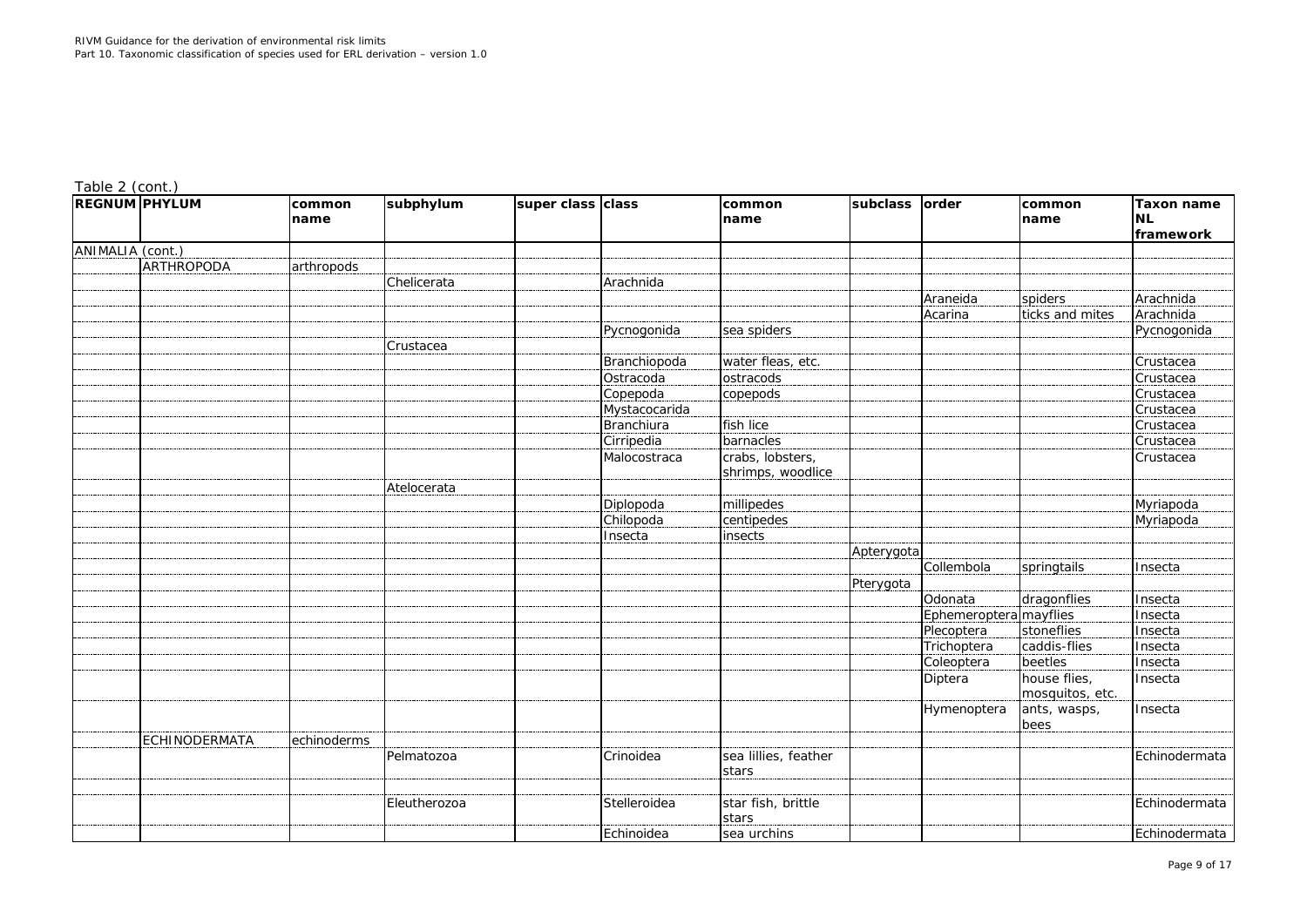*Table 2 (cont.)*

| <b>REGNUM PHYLUM</b> |                     | <b>common</b><br>name | subphylum                  | super class class |                | <b>common</b><br>name               | subclass | order      | <b>common</b><br>name | <b>Taxon name</b><br>INL<br>framework |
|----------------------|---------------------|-----------------------|----------------------------|-------------------|----------------|-------------------------------------|----------|------------|-----------------------|---------------------------------------|
| ANIMALIA (cont.)     |                     |                       |                            |                   |                |                                     |          |            |                       |                                       |
|                      | <b>HEMICHORDATA</b> |                       |                            |                   |                |                                     |          |            |                       |                                       |
|                      | <b>CHORDATA</b>     |                       |                            |                   |                |                                     |          |            |                       |                                       |
|                      |                     |                       | Urochordata<br>(=Tunicata) |                   | Ascidiacea     | sea squirts                         |          | Enterogona |                       | Ascidiacea                            |
|                      |                     |                       | Cephalochordata            |                   |                | <b>lancelets</b>                    |          |            |                       |                                       |
|                      |                     |                       | Agnatha                    |                   |                | jawless vertebrates                 |          |            |                       |                                       |
|                      |                     |                       | Gnatostomata               |                   |                | jawed vertebrates                   |          |            |                       |                                       |
|                      |                     |                       |                            | <b>Pisces</b>     |                | fishes                              |          |            |                       | <b>Pisces</b>                         |
|                      |                     |                       |                            |                   | Chondrichthyes | sharks and rays                     |          |            |                       | <b>Pisces</b>                         |
|                      |                     |                       |                            |                   | Osteichthyes   | bony fishes                         |          |            |                       | <b>Pisces</b>                         |
|                      |                     |                       |                            | Tetrapoda         |                |                                     |          |            |                       |                                       |
|                      |                     |                       |                            |                   | Amphibia       | frogs, toads,<br>salamanders, newts |          |            |                       | Amphibia                              |
|                      |                     |                       |                            |                   | Reptilia       |                                     |          |            |                       | Reptilia                              |
|                      |                     |                       |                            |                   | Aves           |                                     |          |            |                       | Aves                                  |
|                      |                     |                       |                            |                   | Mammalia       |                                     |          |            |                       | Mammalia                              |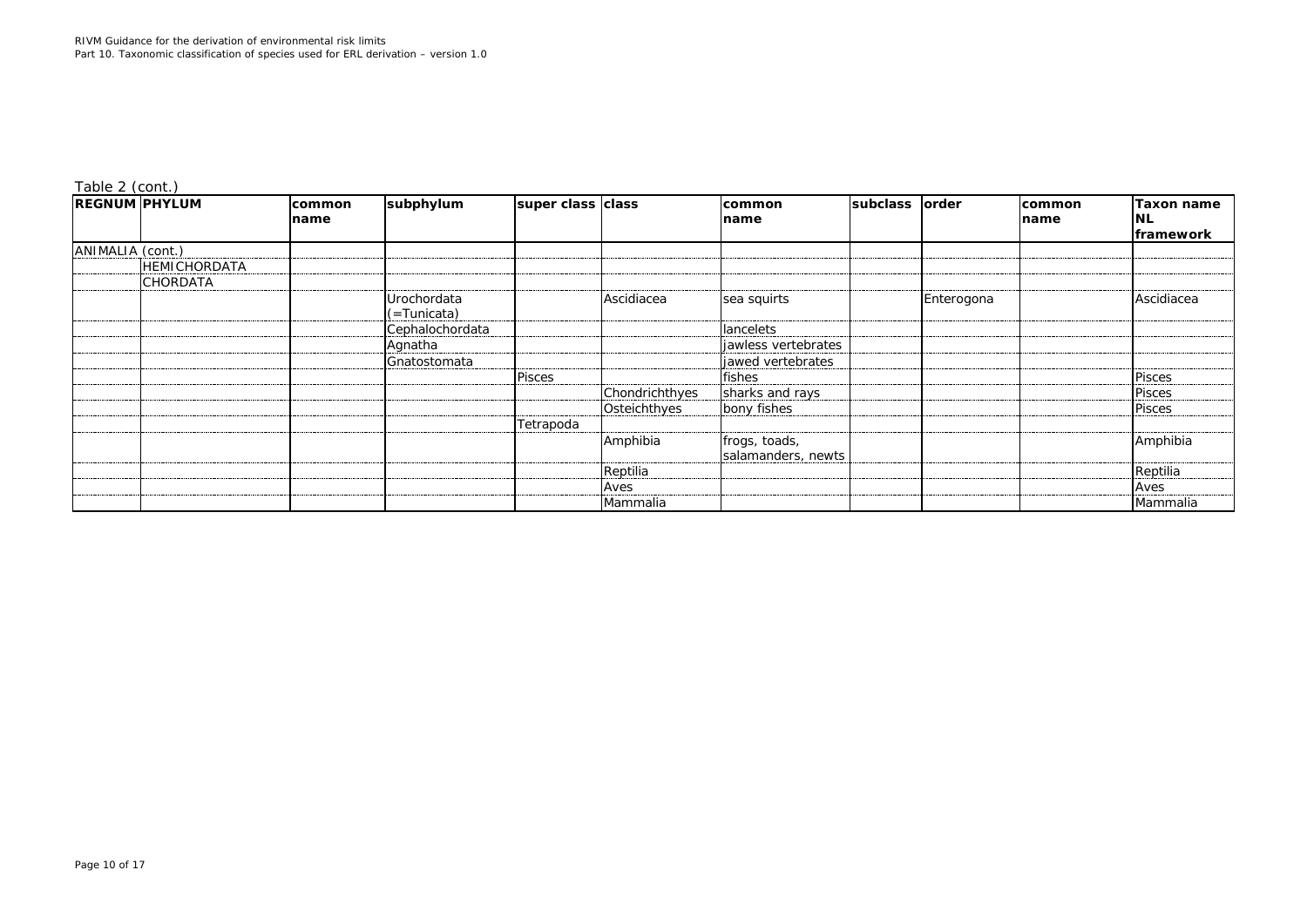# <span id="page-10-0"></span>2 Trophic levels

### **2.1 Aquatic ecosystem**

<span id="page-10-1"></span>The following scheme may be consulted when the position of a taxonomic group in a trophic level of the aquatic ecosystem is needed. Three trophic levels are discerned: primary producers, primary consumers and secondary consumers.

This section is cited from part II, Appendix IV of the former technical guidance document (TGD) for new and existing substances and biocides [\[2\]](#page-14-3), which is no longer in use. The list has been updated with respect to the original citation.

#### **Primary producers**

Primary producers photo-/chemo-autotrophically synthesise organic compounds using inorganic precursors. They include:

- − chlorophyll-containing species of vascular plants
- − algae, (e.g. green algae: *Pseudokircherniella (*previously: *Selenastrum*), *Scenedesmus*, *Chlorella, Skeletonema, Dunaliella*; blue-green algae: e.g. *Microcystis, Anabaena, Synechococcus;*  diatoms: e.g. *Navicula*, *Nitzschia, Thalassiosira*)
- − purple sulphur bacteria, chlorobacteria
- − aquatic fungi
- − chemo-autotrophic bacteria (nitrifying bacteria, sulphur bacteria).

#### **Primary consumers**

They live mainly on living or dead autotrophic organisms or on microorganisms. Representatives of this trophic level are especially plant-eating animals (i.e. species that are not carnivorous of the following taxonomic groups):

- − protozoa (e.g. *Uronema*, *Entosiphon*, *Tetrahymena*)
- − annelida (e.g. *Tubifex*, *Lumbriculus*, *Enchytraeus, Neanthes*)
- − crustacea (e.g. *Artemia*, *Daphnia* sp., *Ceriodapnnia* sp., *Copepoda*, *Gammarus*, *Asellus, Mysidopsis, Palaemonetes, Cancer*)
- − molluscs (e.g. *Dreissena*, *Mytilus*, *Ostrea*; several gastropods: *Lymnaea*, *Patella*, *Viviparus, Nucella*)
- − insects<sup>[1](#page-10-2)</sup> (some insect larvae that are not carnivorous, like e.g. *Chironomus* sp.)
- nematoda (those species which are living in water)
- − ascidiacea (sea squirts, e.g. *Ciona* sp. or *Ascidia* sp.)

#### **Secondary consumers**

They live mainly on primary consumers. Among them are:

- − predatory insects and larvae of insects (e.g. *Chaoborus*)
- − carnivorous protozoa
- − rotifers (*Brachyonus*)

<span id="page-10-2"></span> $1$  Most insect species spend a substantial part of their life cycle in or on the sediment. Depending on the type of test and the life stage tested, these species may be used in ERL derivation for sediment rather than the water compartment.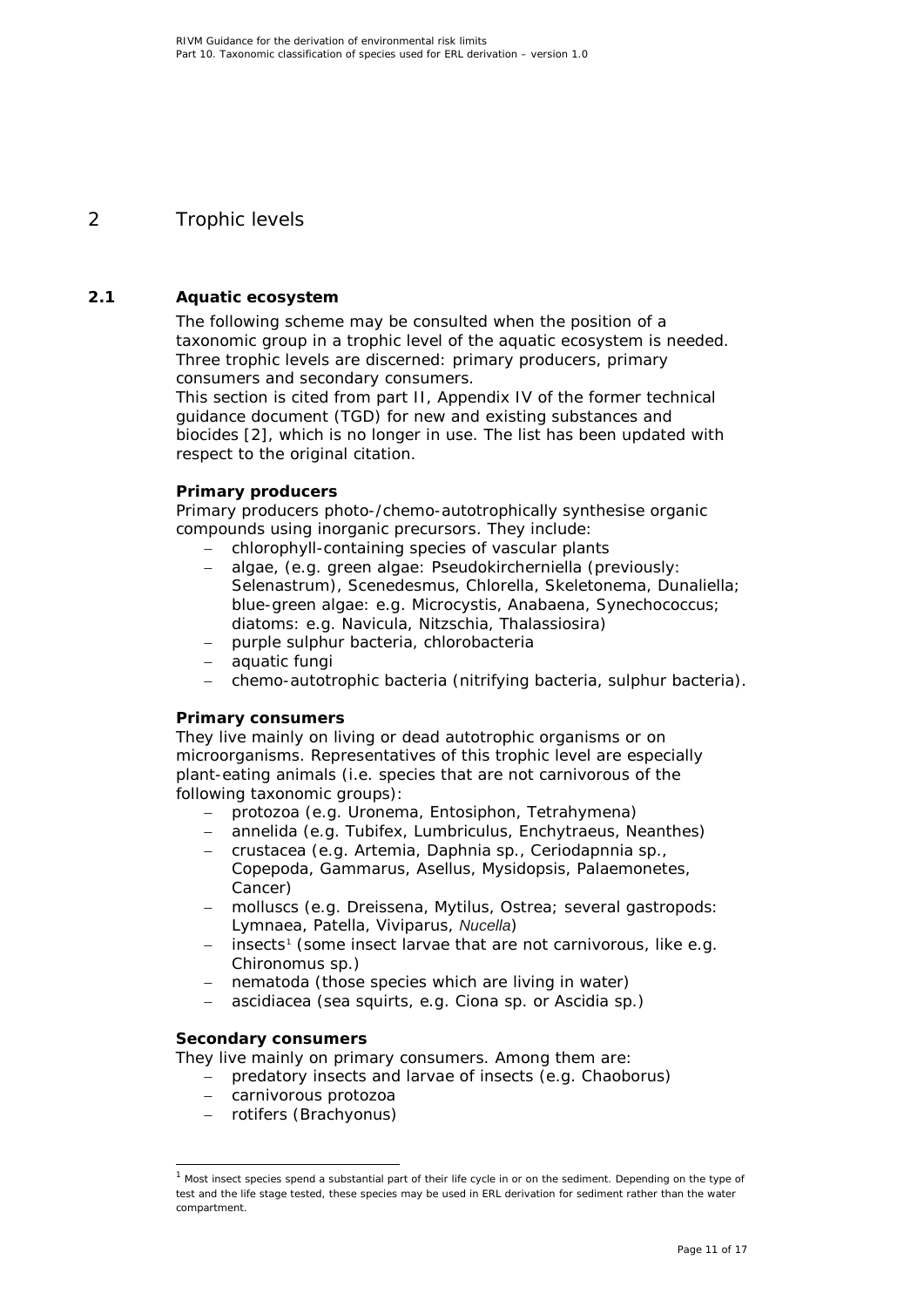- − cnidarians (formerly Coelenterata; e.g. *Hydra, Cordylophora, Eirene*)
- − predatory copepods
- − fish (Teleostei: e.g. *Cyprinus carpio*, *Danio rerio* (previously: *Brachydanio rerio*), *Poecilia reticulata*, *Oryzias latipes*, *Pimephales promelas*, *Lepomis macrochirus*, *Oncorhynchus mykiss* (previously: *Salmo gairdneri*), *Leuciscus idus*, *Cyprinodon* sp., *Carassius* sp*.*)
- − amphibians (e.g. *Rana*, *Xenopus*)

#### **Decomposers**

Organisms of this trophic level break down dead organic material to inorganic constituents.

#### **2.2 Terrestrial ecosystem**

<span id="page-11-0"></span>The trophic levels used within REACH for the terrestrial ecosystem are primary producers, decomposers and consumers. Since little additional information is given on how to classify terrestrial organisms in these trophic levels, a more detailed classification in the following sections.

#### *Primary producers*

According to the REACH guidance, the primary producers are plants (Macrophyta), producing food for heterotrophic organisms. We have extended this trophic level with Algae and Cyanobacteria, since there are many terrestrial, photoautotrophic species in both taxa that are also primary producers.

#### *Decomposers*

Decomposers contribute to the breakdown of organic matter (detritus, humus, litter) rather than predating on other organisms. REACH guidance mentions only Bacteria as 'taxon' in this trophic level. We have divided the level of decomposers in two separate classes: microorganisms and higher organisms. The micro-organism decomposers operate at the molecular level: organic molecules are broken down into smaller fragments and/or eventually into inorganic nutrients. The higher organism decomposers fragment organic matter, (litter, humus) or plants into smaller pieces.

Bacteria belong to the micro-organism decomposers. We have added the Fungi to this trophic level. Additionally, we discern the groups 'Enzymatic reactions' and 'Microbial processes' within the microorganism decomposers. Ecotoxicological information for both groups is regularly encountered.

A few taxa are placed in the group of higher organism decomposers. The feeding strategy of these organisms can be characterised by breaking down organic material into smaller fragments. The food of these organisms is organic matter in various forms, or plant material, rather than other organisms (predation). The distinction between decomposers (higher organism) and consumers (next section) can not be made fully, since by consuming organic matter, the decomposers also eat bacteria and fungi and possibly other smaller organisms.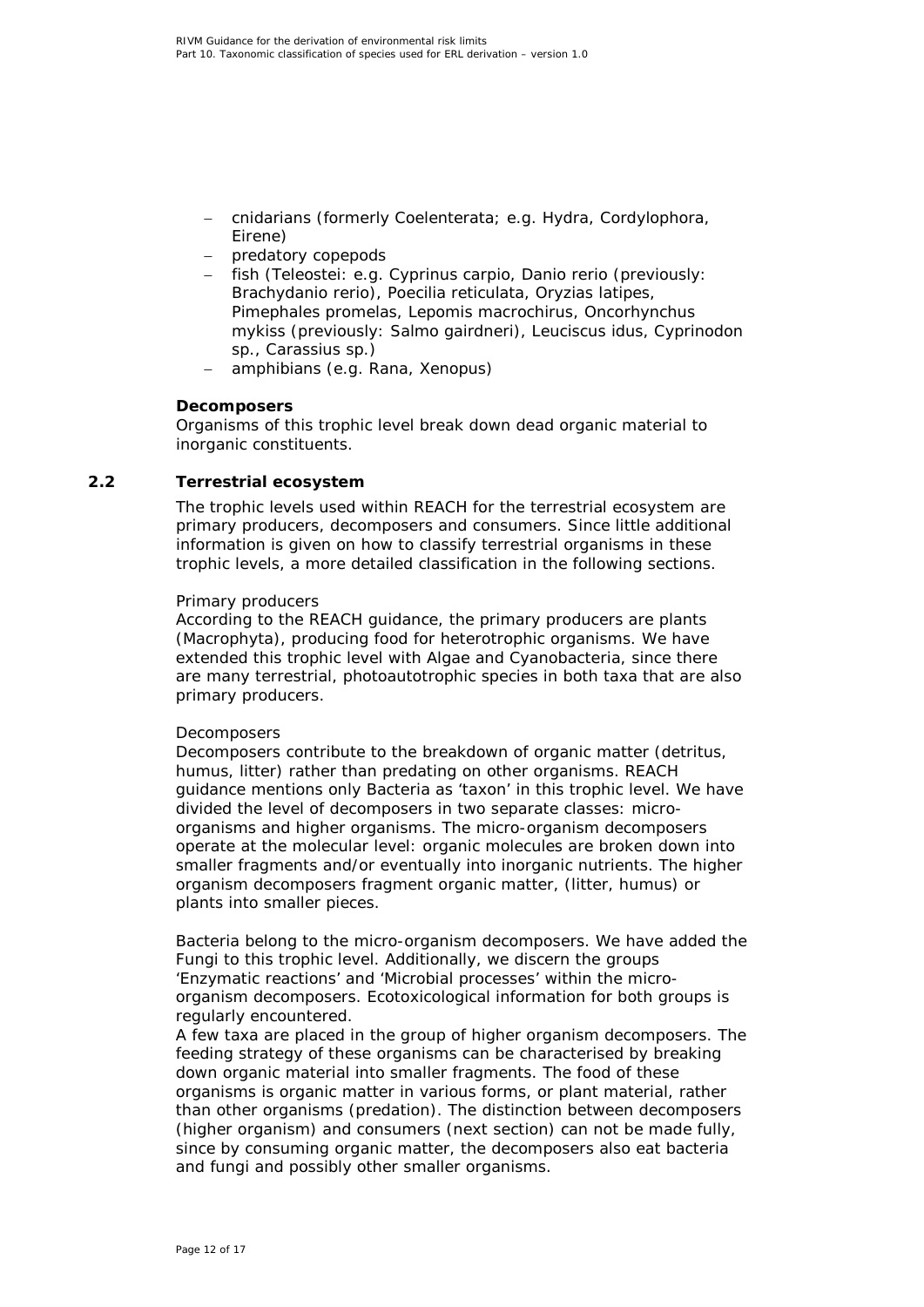#### *Consumers*

The organisms at this level should be those that predominantly predate on other organisms. Species in this class will, to some extent, also digest organic matter.

Note that the classification given below is indicative. Especially the distinction between the decomposing higher organisms and the consumers may not be very sharp for some species. A species may be placed in a different category than indicated in the scheme when information on its feeding behaviour is available.

The indicative list of taxa below is divided over trophic levels for terrestrial organisms. Species listed are examples for which ecotoxicological data have been encountered.

#### **Primary producers**

- − Algae (e.g. *Achnanthes* sp., *Ankistrodesmus* sp., *Chlamydomonas* sp., *Chlorella* sp., *Chlorococcum* sp., *Navicula* sp., *Nitzschia* sp., *Scenedesmus* sp., *Synedra* sp., *Ulothrix* sp.)
- − Cyanobacteria (e.g. *Anabaena* sp., *Microcoleus* sp., *Nostoc* sp., *Oscillatoria* sp.)
- Macrophyta (all photosynthesising plant species)

#### **Decomposers – micro-organisms**

- − Bacteria
- − Enzymatic reactions<sup>[2](#page-12-0)</sup> (e.g. amylase, dehydrogenase, glucosidase, invertase, phosphatase, sulphatase, urease)
- − Microbial processes (e.g. denitrification, 'substrate' mineralisation, nitrification, respiration, sulphur oxidation)
- − Fungi
- − Protozoa − saprobic feeders[3](#page-12-1)

#### **Decomposers – higher organisms**

- − Annelida (*Allolobophora* sp., *Aporrecrodea* sp., *Dendrobaena* sp., *Eisenia* sp., *Enchytraeus* sp[4](#page-12-2) ., *Lumbricus* sp.)
- − Crustacea[5](#page-12-3) (e.g. *Porcellio* sp., *Oniscus* sp.)
- − Mollusca[6](#page-12-4) (e.g. *Arianta* sp., *Arion* sp., *Helix* sp.)

#### **Consumers**

- − Araneae (e.g. *Lycosa* sp., *Oedothorax* sp., *Paradosa* sp.)
- − Acari (e.g. *Phytoseiulus* sp., *Platynothrus* sp., *Typhlodromus* sp.)
- − Insecta (e.g. *Folsomia* sp., *Gryllus* sp., *Onychiurus* sp., *Orchesella* sp., *Poecilus* sp., *Tomocerus* sp.)

<span id="page-12-0"></span> $2$  Soil enzymatic reactions are important in the ecological functioning of the soil. If toxicity data for these processes are available, they are taken into consideration in ERL derivation for the soil compartment.

<span id="page-12-1"></span><sup>3</sup> Although the dominant mode of protozoan nutrition in soil is considered to be phagotrophy [\[3\]](#page-14-4), sapbrobic feeding might be the most important route for some species. Check the feeding strategy for a given test

organism in order to classify<br><sup>4</sup> Other species of enchytraeids may be encountered. Although several Enchytraeid species consume high

<span id="page-12-3"></span><span id="page-12-2"></span>amounts of fungal mycelium, they primarily decompose organic (plant) material [\[3\]](#page-14-4).<br><sup>5</sup> Most terrestrial crustaceans are isopods (order Isopoda, suborder Oniscoideia). Although omnivores, the

<span id="page-12-4"></span>majority of their food consists of dead material [\[3\]](#page-14-4).<br><sup>6</sup> Most terrestrial molluscs (Gastropoda) are generalist herbivores and many consume fungi [3]. They are placed in the comminutors by Römbke *et al*. [\[4\]](#page-14-5).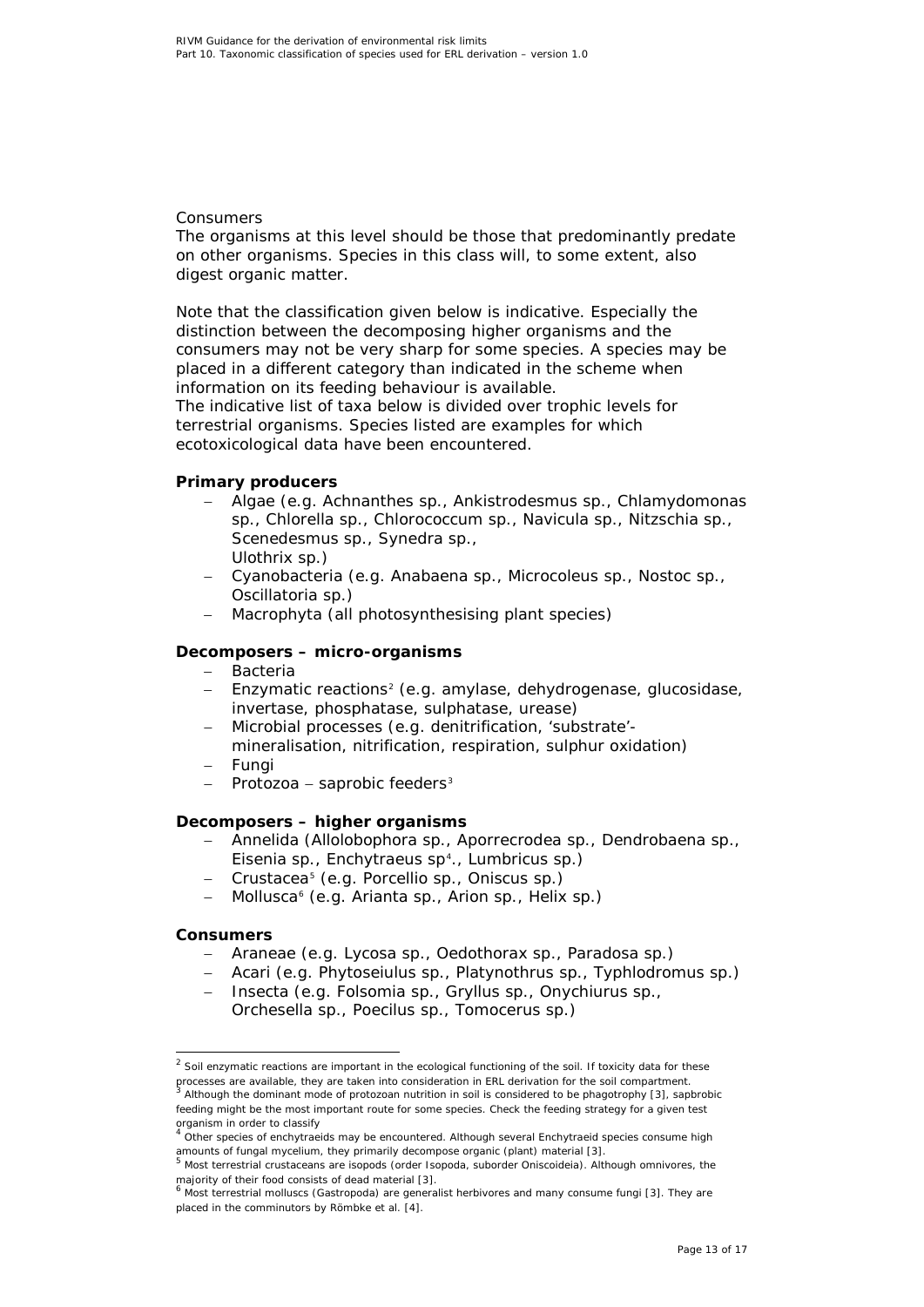- − Nematoda (e.g. *Aphelenchus* sp., *Caenorhabditis* sp., *Panagrellus* sp.)
- − Protozoa phagotrophic feeders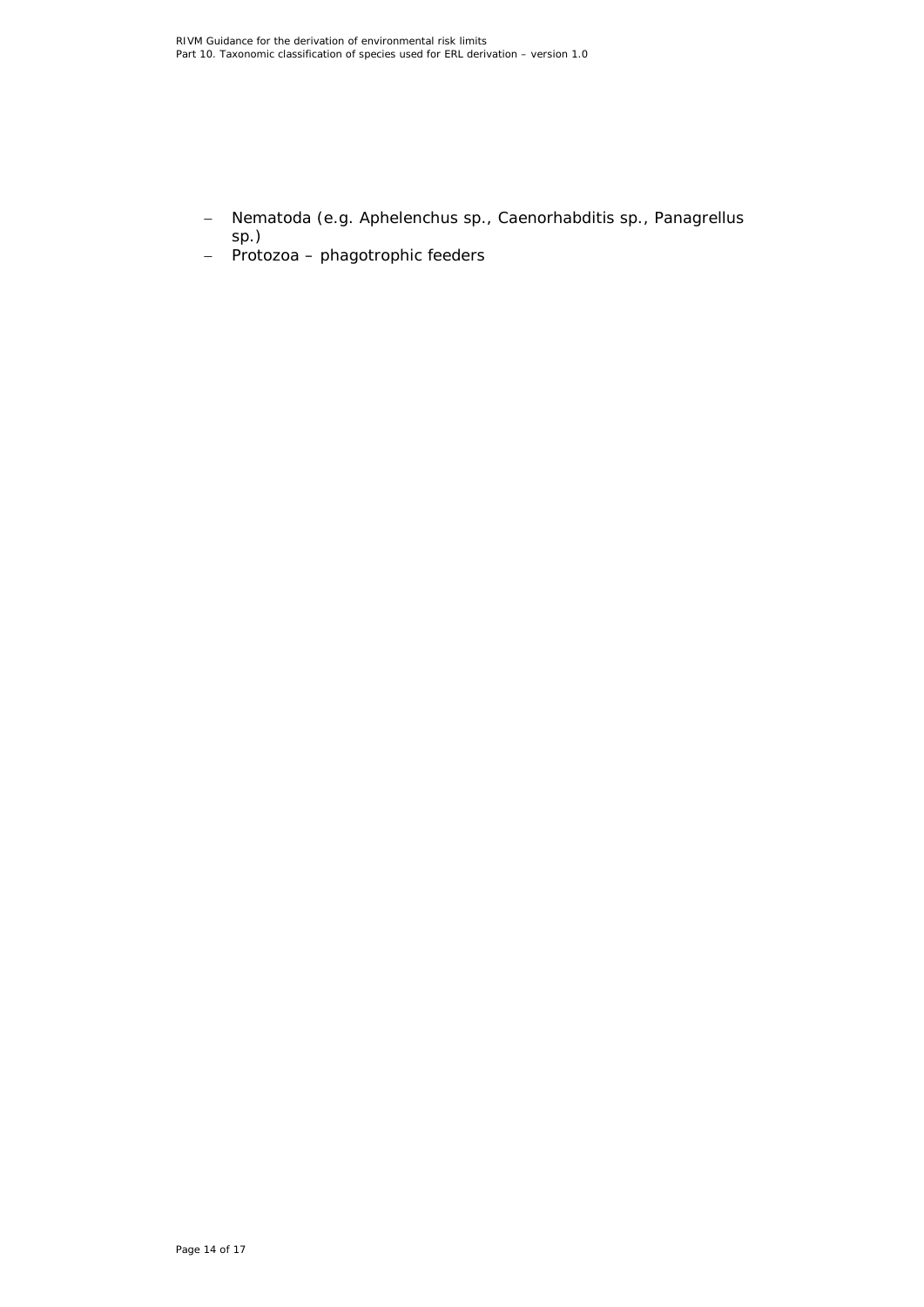## <span id="page-14-0"></span>References

- <span id="page-14-2"></span>1. Lawrence E, Dictionary of Biological Terms. 11th ed. 1996, Harlow, United Kingdom: Longman. 693.
- <span id="page-14-3"></span>2. EC (JRC). 2003. Technical Guidance Document in support of Commission Directive 93/67/EEC on Risk Assessment for new notified substances, Commision Regulation (EC) No 1488/94 on Risk Assessment for existing substances and Directive 98/9/EC of the European Parliament and of the Council concerning the placing of biocidal products on the market. Part II. Ispra, Italy. European Chemicals Bureau, Institute for Health and Consumer Protection, Joint Research Centre. Rapport EUR 20418 EN/2.
- <span id="page-14-4"></span>3. Lindal DL, ed. 1990. Soil Biology Guide. John Wiley & Sons: New York, USA. 1349.
- <span id="page-14-5"></span><span id="page-14-1"></span>4. Römbke J, Heimbach F, Hoy S, Kula C, Scott-Fordsmand J, Sousa P, Stephenson G, Weeks J. 2003. Effects of plant protection products on functional endpoints in soil (EPFES). Pensacola, FL, USA. Society of Environmental Toxicology and Chemistry.